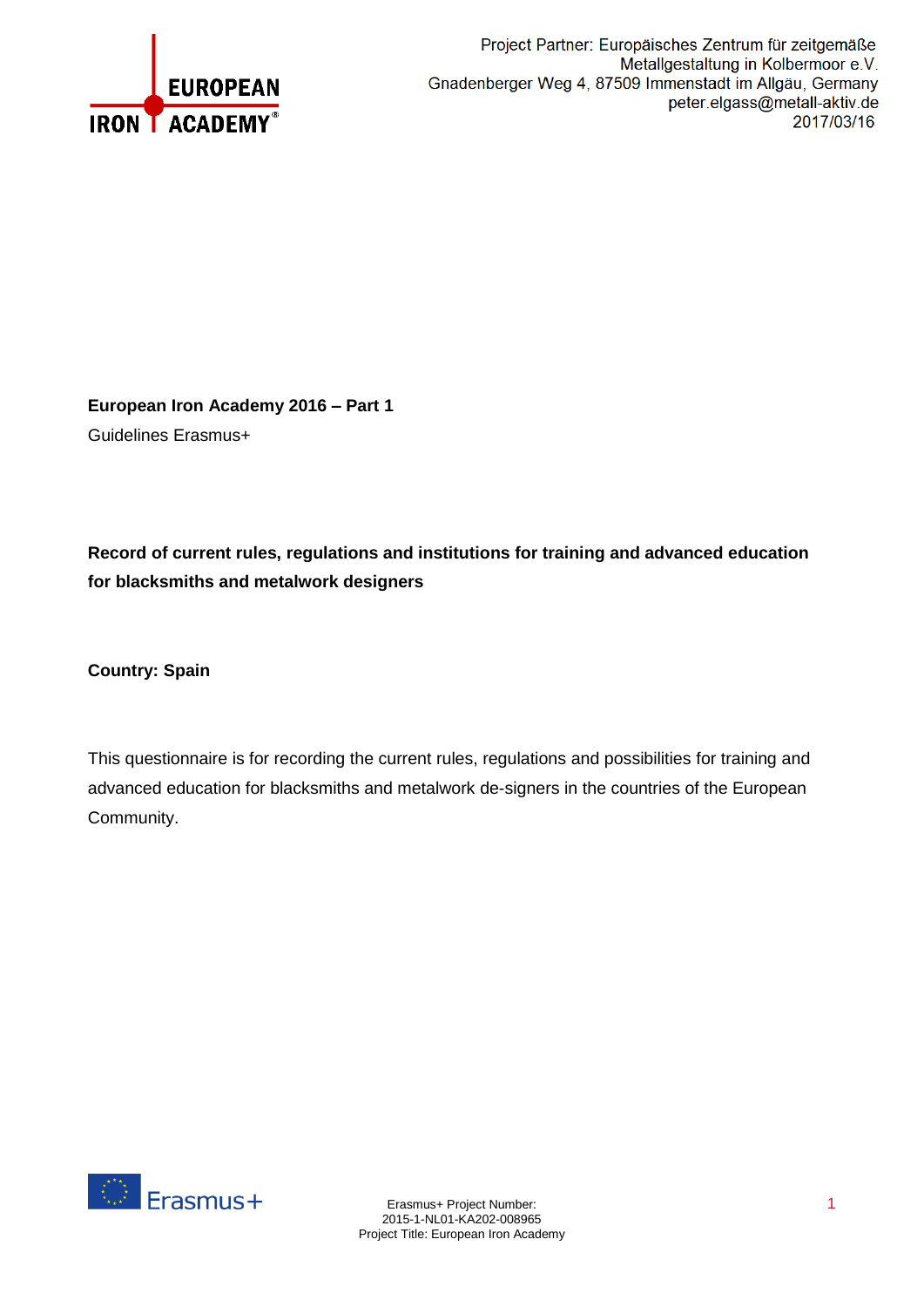

1. Which Ministry is responsible for Careers and Employment in your country? *Address / persons responsible* 

*http://www.mecd.gob.es/servicios-al-ciudadano-mecd/estadisticas/educacion.html*

*Spain is by far the most popular country among German ERASMUS students. Every year more Germans go to Spain for an exchange study than anywhere else. This is also true: Germany does not receive as many ERASMUS students from Spain as from Spain. And the love for Spain does not end with the study: In German schools Spanish has already replaced French 2 from the most popular foreign languages - course 1 occupies course English.*

*What makes Spain so popular? There is a lot: a language spoken by 380 million people worldwide. A relaxed and friendly culture. A pleasant climate. Centuries of tradition.*

*The Law on the Order of Education "Ley Orgánica de Ordenación del Sistema Educativo (LOGSE)", which is currently valid in Spain, dates back to 1990. It forms the basis for the duality of public and private educational institutions and regulates the participation of the institutions. Politically speaking, the responsibility for education, similar to Germany, is distributed to the central government - the Ministry of Education, Culture and Sport - and the autonomous regions in Spain.*

*Ciclo Formativo - Vocational Training*

*The vocational education and training system is designed for all typical teaching trades and takes place in special training centers. The training is sixty percent nationally prescribed, the rest is in the decision of the respective Autonomous Region. After a theoretical school education, the practical experience is generally acquired after an internship of an average of 200 hours. The corresponding contracts are concluded between the training centers and the companies.*

*There are two different levels for the vocational education and training sector: the "Ciclo Formativo de Grado Medio (CFGM)", the basis of vocational training, and the "Ciclo Formativo*

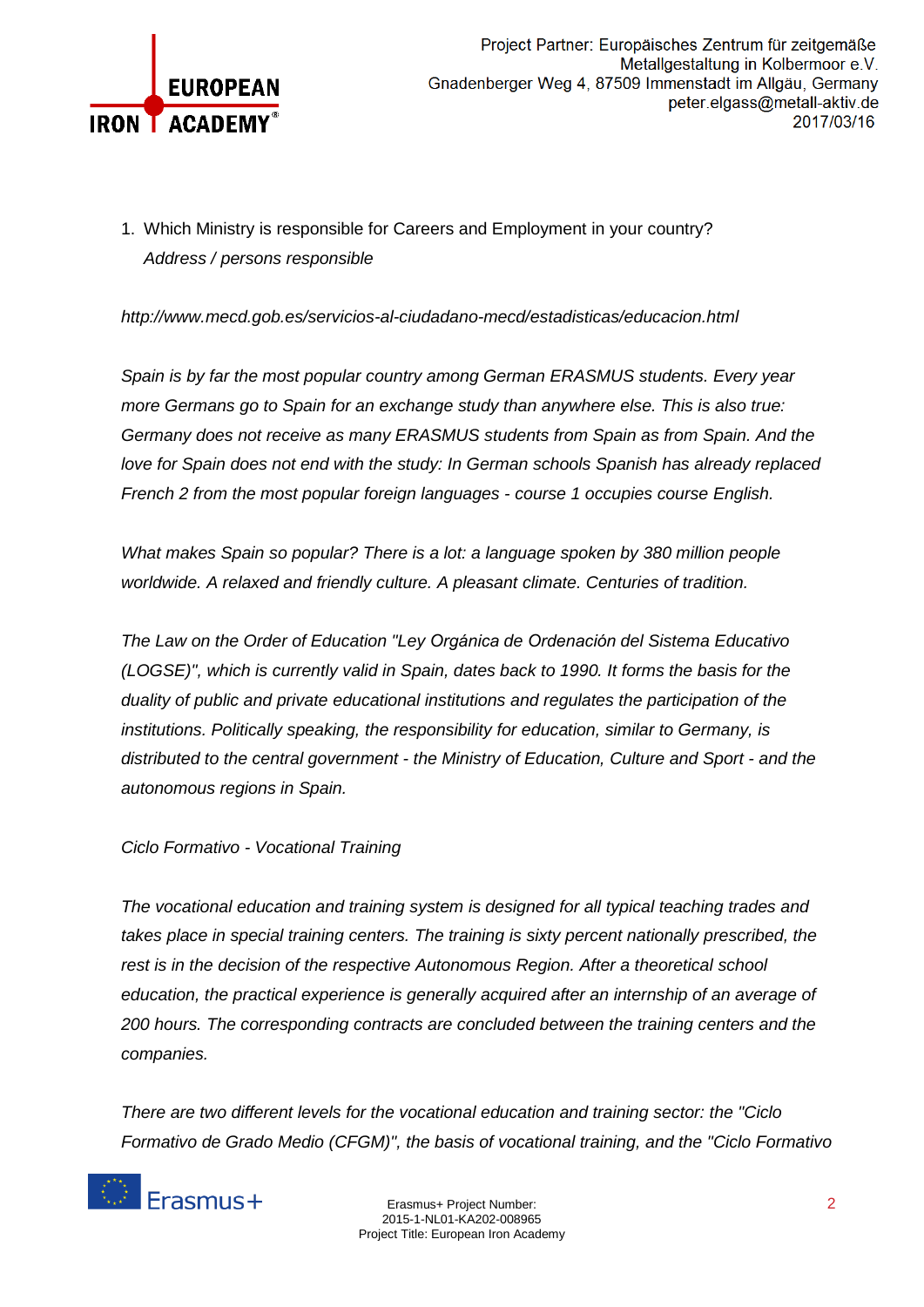

*de Grado Superior (CFGS)", the Higher Vocational Training. If successful, the title "Técnico" or "Técnico Auxiliar" is reached. This can be further developed, then the title "Técnico Superior", which offers the possibility to study in the same subject. In Spain, thirty percent of the study places are reserved for vocational branches.*

2. Which trade/professional association is responsible in your country for blacksmiths and metalwork designers?

*No one. Exist the Gremi from the middle age…but isn't doing something right now for the blacksmiths. Little associations are growing up. The most important in catalunya is "AFoC Associació de Forjadors de Catalunya. Address / persons responsible: [www.afoc.cat](http://www.afoc.cat/)*

3.a) Who is legally responsible for the training of blacksmiths and metalwork designers in your country? Nobody

3.b) What aid/help (governmental or private) is offered in your country and to what conditions? *Just they are helping on the festivals in little towns to try to get tourists.*

4. Which schools (including schools financed by the government or private schools) in your country provide training/education for young blacksmiths and metalwork designers? There's nothing interesting for real blacksmiths on the official schools right now and it is getting worst with the time cause the only 2 that function a bit better was closed last year(the state consider not enought interesting continuous this classes).

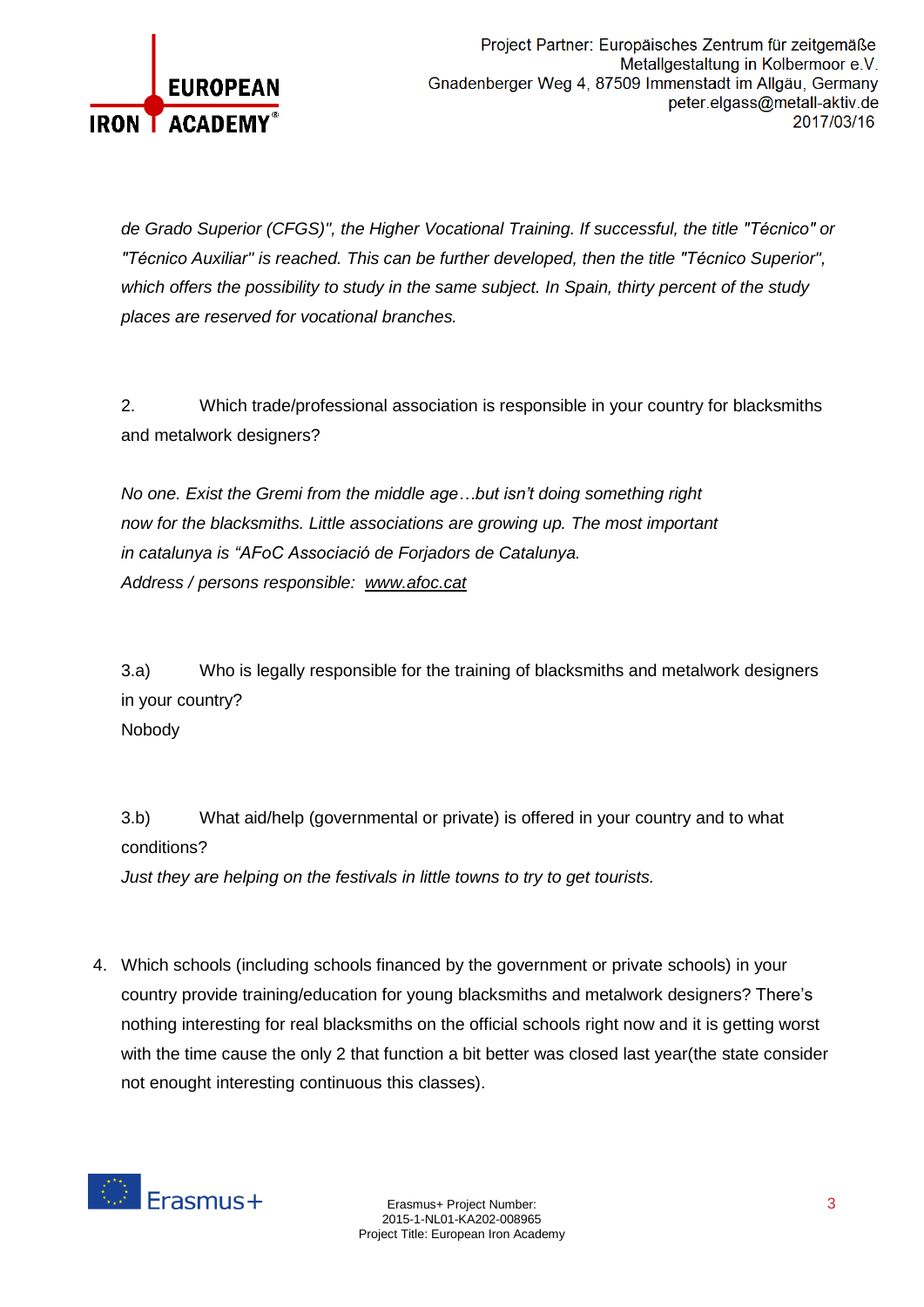

*Some workshops are offering private courses. Ramon Recuero, he have an school [www.ramonrecuero.es](http://www.ramonrecuero.es/)* 

*Guillermina Morales is offering short courses across the years with masters from around the world, and som courses made by myself. [www.Tallerdeforja.net](http://www.tallerdeforja.net/)*

*Others blacksmiths some times around spain are offering courses too, but always privat.*

#### *5.*

# *Address / persons responsible*

*Which conditions have to be fulfilled be become accepted for training? Schooling – which certificates are necessary? Which EQF levels (from 1 to 8) are reached during training? Who issues to certificates for the training? Who conducts the practical and theoretical examinations?*

*Best practice in Catalunya: The Generalitat de Catalunya, is the department who have take care of the crafts across the Artesania de Catalunya. They offer identity cards for count the quantity but not the quality, with this cards, the craftmans can participate basicly in Markets (medieval, etc..). Then they give also a certificate of Mastercraft. In reality they are not taking care about the real quality, cause they don't know the blacksmiths work, then accept workers that are not real blacksmiths.*

6. How does one become a blacksmith trainee, journeyman or a master craftsman? *In the official schools, in all spain there's nobody who knows the craft well. When the students denounce the situation, nobody answer to them.*

Occupational training in internet (investigate curriculum)? Who issues the certificates? *Address / persons responsible Nothing known*



Erasmus+ Project Number: 4 2015-1-NL01-KA202-008965 Project Title: European Iron Academy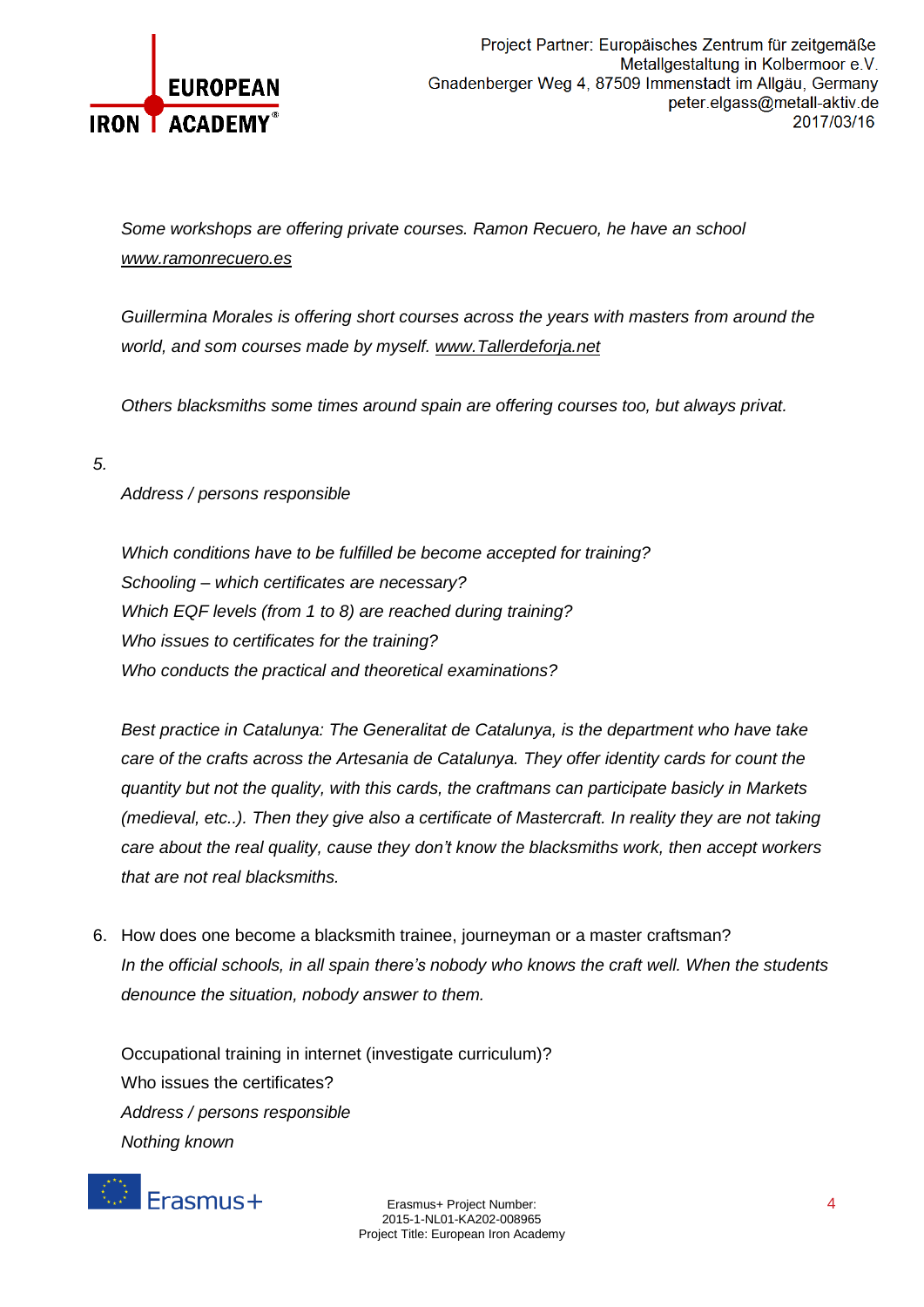

*7.* Are there free schools, academies which convey knowledge to blacksmiths and metalworkers? *(investigate curriculums) Address / persons responsible*

*Only privat courses*

7. Are there leading metalworker designers/companies (Stakeholders) in your country who take care of training and advanced education?

(for example, who offer traineeships or support journeymen.)

*Private offers depending of the circumstance. For instance: Forjadors d'alpens Adresses listed in – <http://mondelaforja.cat/forjadors/>*

8. Are there institutes, academies or schools in your country which take care of advanced education (special knowledge)? *(e.g. working with metal in the preservation of ancient buildings / architecture / tools/ construction/ historic techniques or methods / blacksmiths / carriage makers Address / persons responsible*

*Nothing known*

9. Which networks are available nationally and internationally for blacksmiths and metalworkers? *(e.g. Internet information platforms, discussion groups, free organisations etc.)*

*Only foreign platforms like [www.baba.org.uk](http://www.baba.org.uk/)*

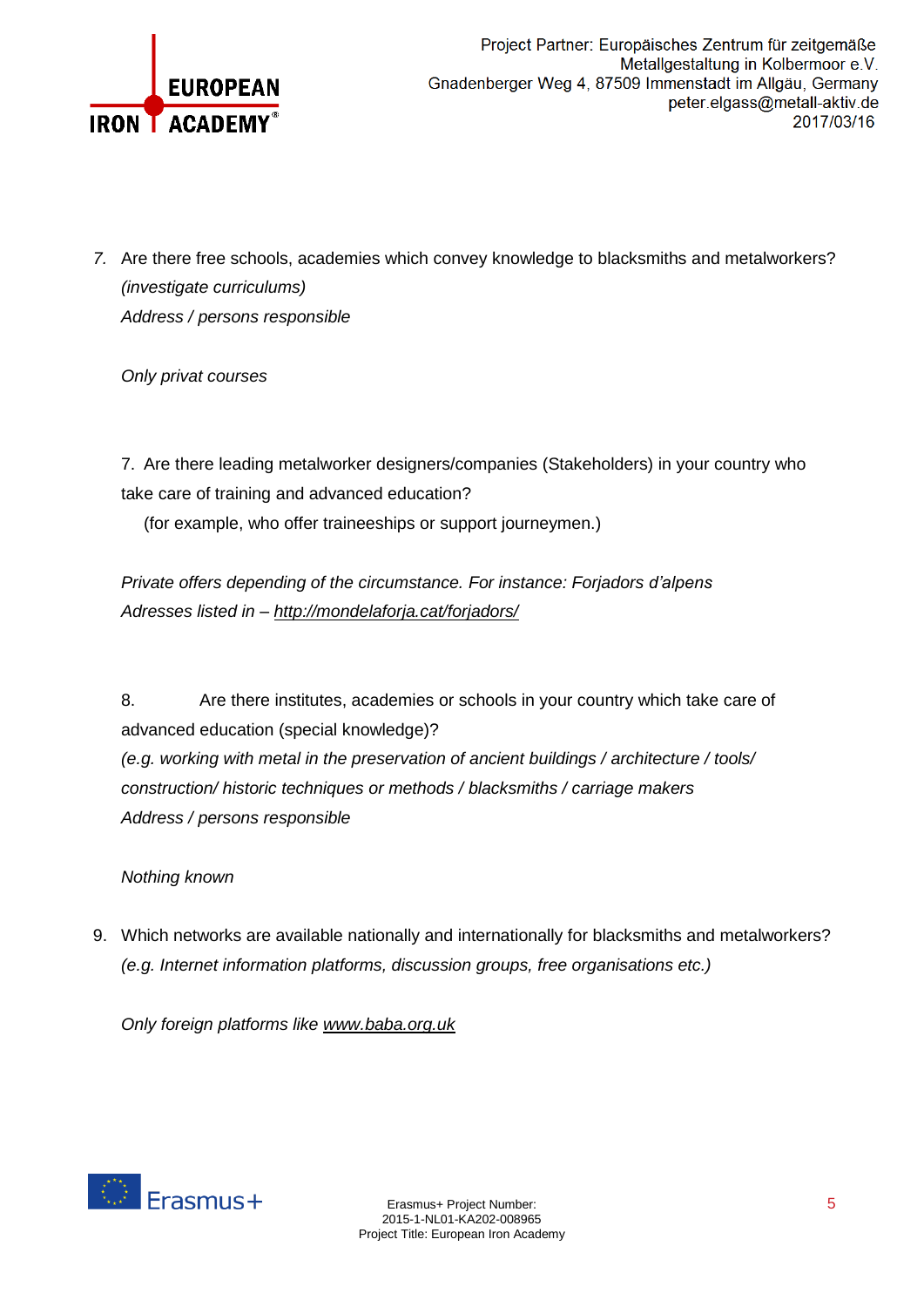

10. Media: what printed matter and internet media are available in your country? *Address / persons responsible*

11. Which technical literature is offered in your language? *Publishers / Addresses / persons responsible Nothing known in Spanish language – some blacksmiths read HEPHAISTOS*

12. Are certain parts of the metalworkers' and blacksmiths' training missing (lacking) in your country? *Which parts? Please use the list of detailed knowledge attached hereto. See above*

# **Interconnection with other materials: glass, stone … SCOOLS OF ART.**

*Here a personal statement of Guillermina Morales, one of the famous Artist Blacksmiths in Spain:*

All this schools of art or crafts long time ago (20 years) they had a very good masters of forge, *they take care about the crafts on good conditions. But now….here you have what our politics create during this time for take care of our culture.*

In the schools of art...they use to work with glass, or ceramic, or stones but in general just for *make jewlery….when use the iron is for develop sculptures, the "design" is the only one important.(think on design with iron without know the craft is totally stupid and not possible, and much less if we talk about forge)*

*The classes don' t have conditions in general, and don't have blacksmiths teaching, but the worst, don't want to include good masters on the school.*

*Time ago…I develop a good project for can introduce in well conditions the forge in this schools, but at the end after lost my time… they offer to me, make some short courses in* 

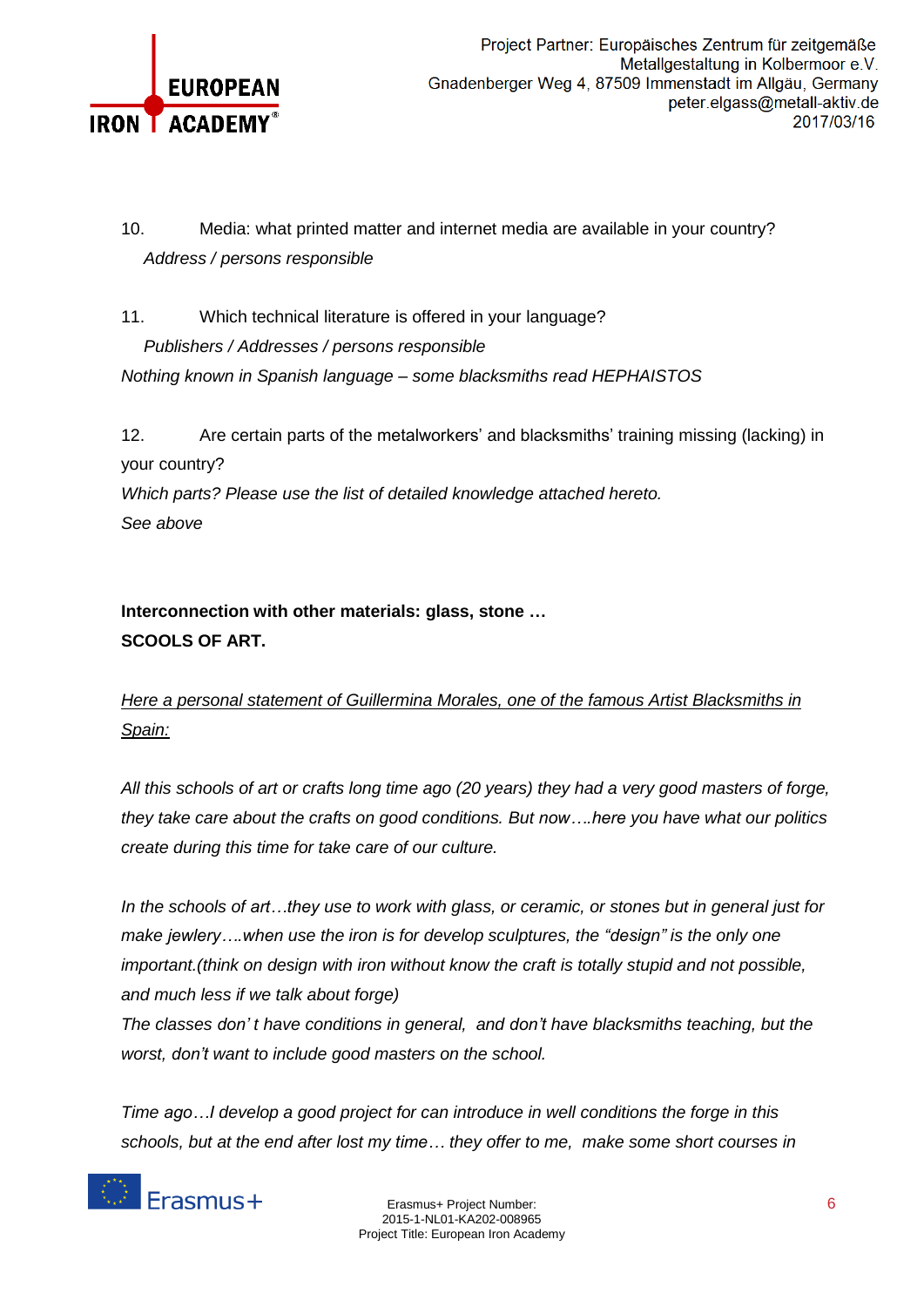

*summer, out of the real school and in very bad conditions( without real ventilation, without tools, without enough fournaces or anvils etc….)*

### *1 [www.escolamassana.es](http://www.escolamassana.es/)*

*BCN. Massana, In Barcelona, is a private school of art, was a important art school long time, but not now. The class of forge is just a big shame*

### *2 [www.llotja.cat](http://www.llotja.cat/)*

*BCN. Llotja, public shool of art, same than massana, still they have better infrastructure for can forge, don't have a teacher [www.llotja.cat](http://www.llotja.cat/)*

## *3 [www.artlaindustrial.cat](http://www.artlaindustrial.cat/)*

*BCN. Same history ….public school, where are doing interesting works on jewlery and have a* very good classes also for the ceramic, and they teach about sculpture, and for it use a bit the *iron, but….there's no place for can work in conditions the iron, less the forge, and they don't have master who can teach.*

#### *4 [www.eartvic.net](http://www.eartvic.net/)*

*Vic (Catalunya). Public school of art. The teacher is in this school, cause is the son of a good master who was teaching long time before, but he isn't a good blacksmith also isn't a good teacher.*